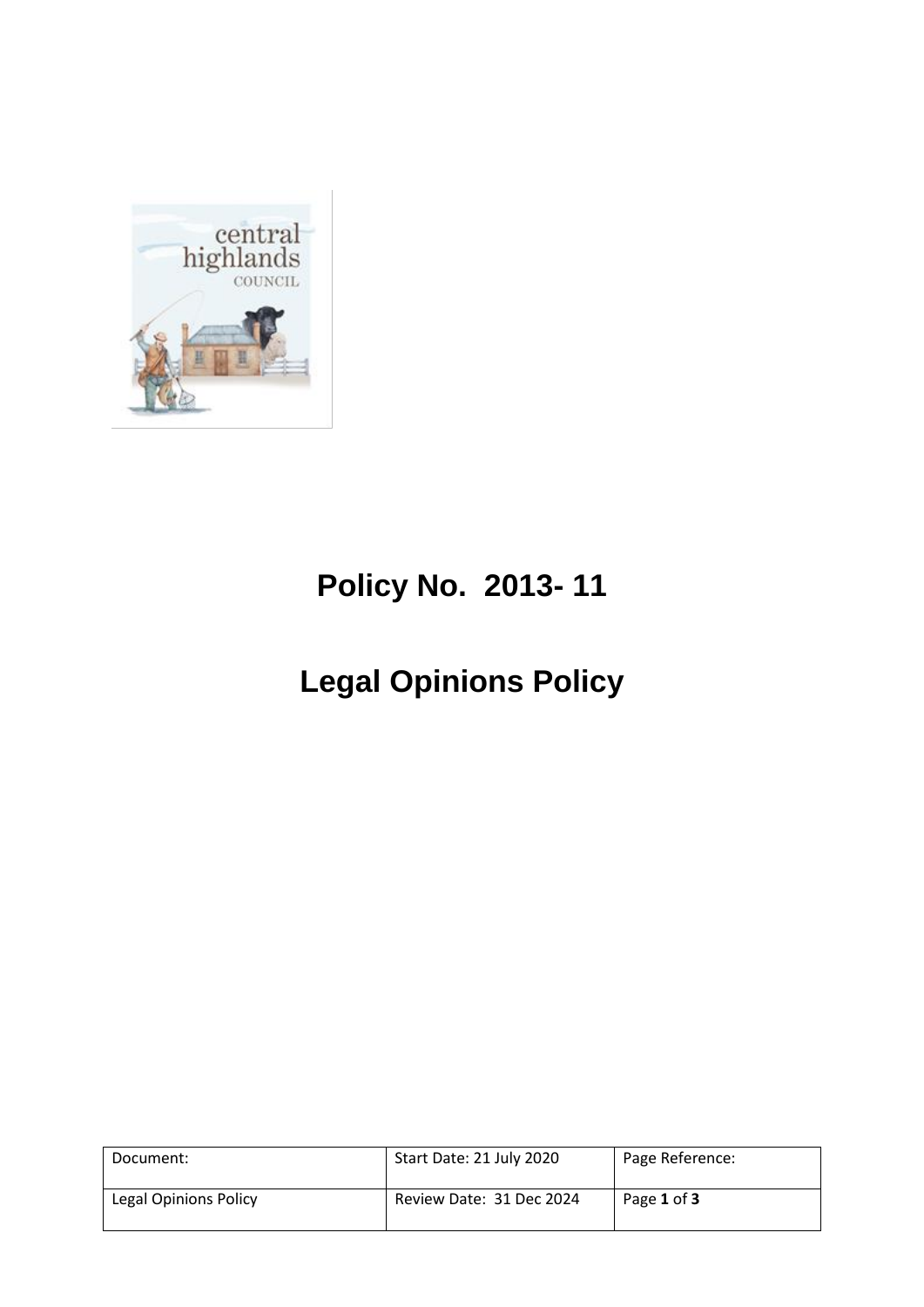Council from time to time may require a legal opinion to enable them to make an informed decision on a matter before Council.

Council may direct the General Manager to obtain a legal opinion in relation to an item listed on Council's Ordinary or Special Meeting agenda or a Council Closed Session agenda for a decision.

The General Manager is authorised to obtain a legal opinion in relation to any matter that, in the opinion of the General Manager, is required.

The Mayor is authorised to obtain a legal opinion in relation to confidential matters or proceedings raised by a third party against the Councillors or General Manager.

The Deputy Mayor is authorised to obtain a legal opinion in relation to confidential matters or proceedings raised by a third party where the matter relates directly to the Mayor or involves the Mayor as a party to the matter raised, or in instances where a matter has been referred directly to the Deputy Mayor because of the nature of the proceedings or matter raised.

Where a legal opinion has been requested, the legal opinion must be in writing.

Council will not consider an agenda item, where, in the opinion of the Mayor or General Manager, a legal opinion should be sought.

Where an agenda item has a reference to a legal opinion, the written legal opinion will be included in the closed session agenda for that meeting.

If the Mayor, Deputy Mayor or a Councillor obtains a private legal opinion or legal advice in respect of a council matter or a potential council matter:

(a) The cost of that advice is borne by the Mayor, Deputy Mayor or Councillor; and

| Document:             | Start Date: 21 July 2020 | Page Reference: |
|-----------------------|--------------------------|-----------------|
| Legal Opinions Policy | Review Date: 31 Dec 2024 | Page 2 of 3     |